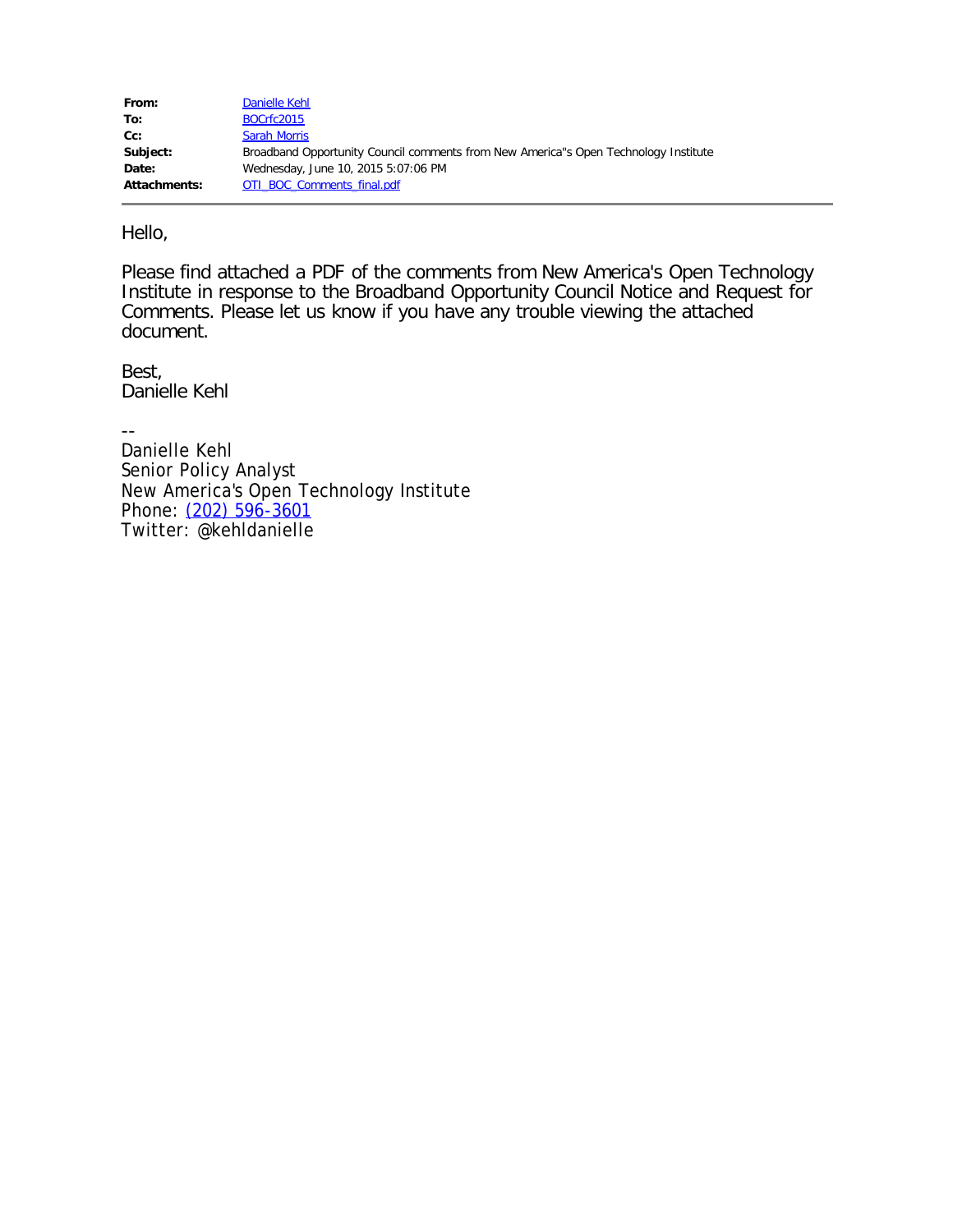

June 10, 2015

Karen Hanson Denise Scott National Telecommunications and Rural Development Information Administration (NTIA) Rural Utilities Service U.S. Department of Commerce U.S. Department of Agriculture 1401 Constitution Avenue NW, Room 4626 1400 Independence Avenue SW Washington, DC 20230 Washington, DC 20250

## **Comments of New America's Open Technology Institute to the Broadband Opportunity Council**

(*via e-mail to* [BOCrfc2015@ntia.doc.gov\)](mailto:BOCrfc2015@ntia.doc.gov)

### **I. Introduction**

 $\overline{a}$ 

New America's Open Technology Institute (OTI) welcomes the opportunity to respond to the Broadband Opportunity Council ("Council") Notice and Request for Comments to inform the Council's agenda to address challenges related to broadband access and adoption.<sup>1</sup> We support the Council's broad goals to improve understanding of the ways in which "government can better support the needs of communities seeking to expand broadband access and adoption," including identifying existing programs that currently support or could support broadband competition, deployment, and adoption, as well as identifying and removing regulatory hurdles that impede these goals. In these comments, we urge the Council and its Member Agencies to establish a shared vision and unified strategy for promoting better broadband investment and increasing adoption in all communities across the United States. If done effectively, we believe that the Council can significantly move the needle on broadband outcomes in the next few years.

New America is a nonprofit, nonpartisan public policy institute based in Washington, DC, that invests in new thinkers and new ideas to address the next generation of challenges facing the United States and the global community. The Open Technology Institute (OTI) is a program within New America which promotes affordable, universal access to open and unrestricted communications networks through technology development, applied learning, and policy reform. OTI offers in-depth, objective research, analysis, and findings for policy decisionmakers and the general public, develops technologies and tools to support universal and secure

<sup>&</sup>lt;sup>1</sup> "Broadband Opportunity Council Notice and Request for Comments," Federal Register Vol. 80, No. 82, Wednesday, April 29, 2015, available at [https://www.federalregister.gov/articles/2015/04/29/2015-](https://www.federalregister.gov/articles/2015/04/29/2015-09996/broadband-opportunity-council-notice-and-request-for-comment) [09996/broadband-opportunity-council-notice-and-request-for-comment.](https://www.federalregister.gov/articles/2015/04/29/2015-09996/broadband-opportunity-council-notice-and-request-for-comment)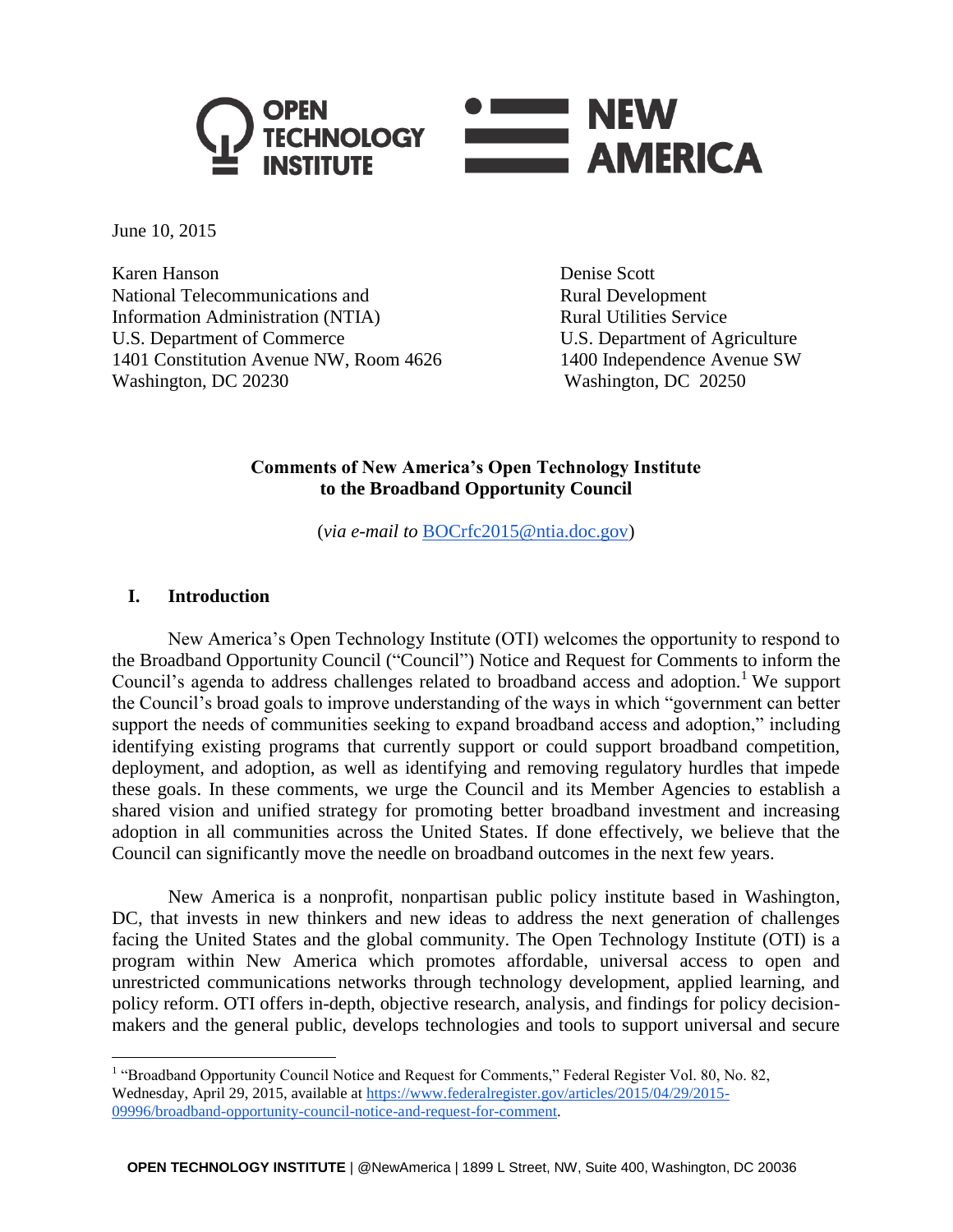communications, and works directly with communities to address communications and technological disparities.<sup>2</sup>

Promoting broadband deployment, access, and adoption through applied research and advocacy at both the federal and local level is a key goal that has underscored much of OTI's work. We served as partners and evaluators on several Broadband Technology Opportunities Program (BTOP) projects; have worked with the National Telecommunications and Information Administration (NTIA) and Federal Communications Commission (FCC) to promote better policies relating to broadband access and affordability for individuals and community anchor institutions; and have worked on the ground with local communities across the United States to increase broadband access and adoption and develop important digital literacy tools.

These comments focus on the need for a unified approach to improve broadband outcomes and outline a series of short-term and long-term steps that the Council and its member agencies can take to improve broadband deployment, access, and adoption in communities across the United States. Although the Internet was invented in the United States, in recent years we have fallen behind other countries in affordability and speed. As our annual "Cost of Connectivity" study notes, the majority of U.S. cities that we surveyed lag behind their international peers, paying more money for slower Internet access—a finding echoed in a number of other studies that compare broadband access in the United States to its peers around the world.<sup>3</sup> The steps that we suggest below are designed to help reverse this trend and help ensure that affordable broadband access becomes a reality for all Americans.

While the 2010 National Broadband Plan ("Plan") was a landmark step in synthesizing broadband priorities, according to an analysis by the Benton Foundation, only about 20 percent of the Plan's goals have been completed, and most of those completed fall under the FCC's purview.<sup>4</sup> There is therefore a critical need for a reboot at the federal level, and we are encouraged by the Administration's efforts in creating the Broadband Opportunity Council and spearheading this opportunity for comment.

## **II. Shared Vision for Promoting Broadband Deployment, Access, and Adoption in the 21st Century**

To spur major shifts in broadband outcomes, the Administration must begin with a vision, shared across agencies, that recognizes the importance of broadband access, prioritizes investment in broadband resources, and examines broadband adoption under a flexible, inclusive lens. While specific initiatives and projects can help achieve increased access to broadband, a unified vision lays the groundwork for a common framework and understanding of the nuances and challenges related to broadband adoption. This will make it possible to clearly identify coherent and integrated goals going forward.

<sup>&</sup>lt;sup>2</sup> For more about OTI's work, see http://www.newamerica.org/oti/.

<sup>3</sup> Nick Russo et al., "The Cost of Connectivity 2014," *New America's Open Technology Institute*, October 2014, [https://www.newamerica.org/oti/the-cost-of-connectivity-2014/.](https://www.newamerica.org/oti/the-cost-of-connectivity-2014/) 4 "The National Broadband Plan at Five: The Work Done and Work Ahead," *The Benton Foundation*, March 17,

<sup>2015,</sup> [https://www.benton.org/blog/work-done-and-work-ahead.](https://www.benton.org/blog/work-done-and-work-ahead)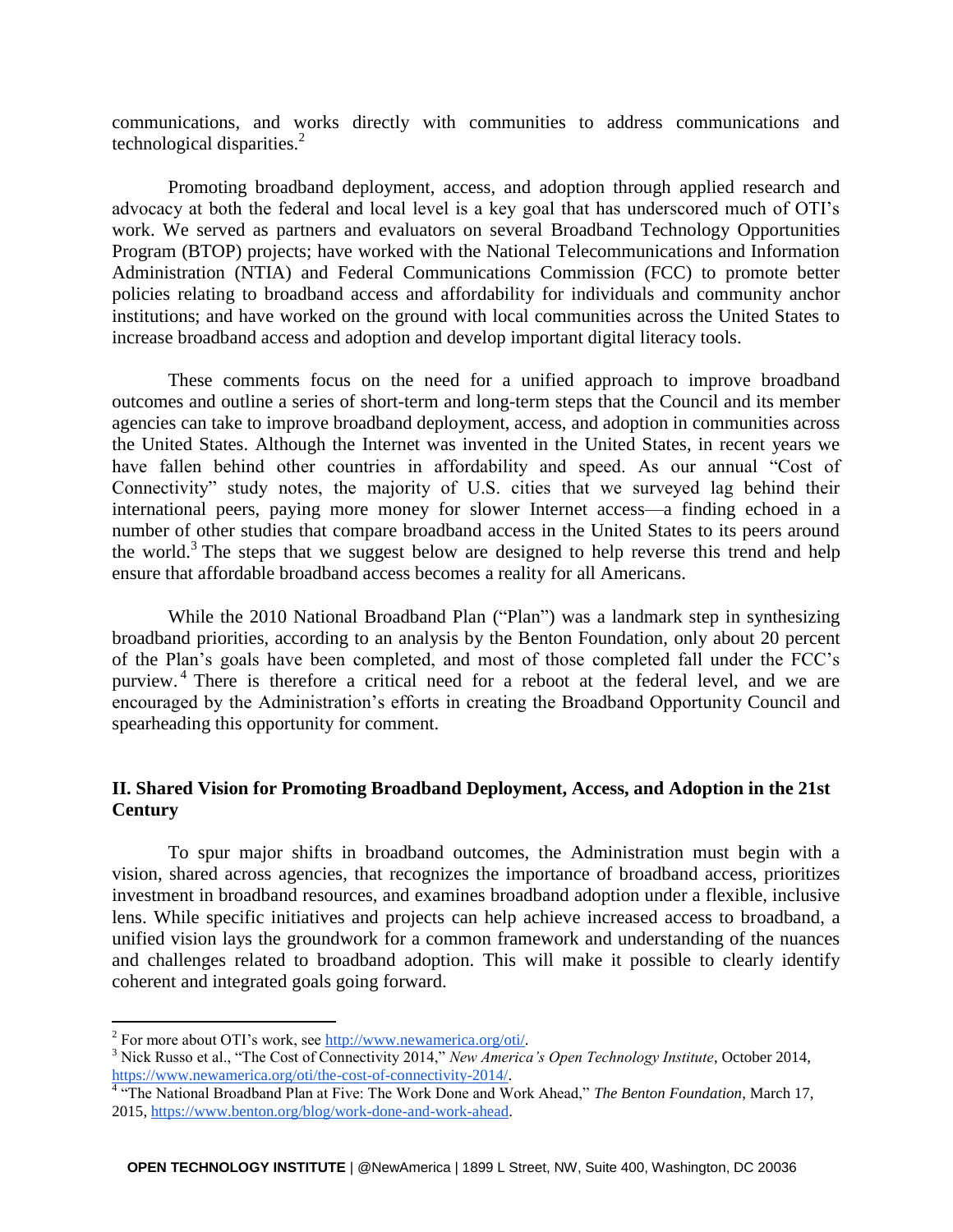As the Council crafts this shared vision, we urge it to consider the necessity of broadband for all areas of life and the significant challenges that certain constituencies face in accessing it. We also ask the Council to think carefully about the distinctions between broadband *access* and broadband *adoption*, and to explore a definition of adoption that is not limited to the singular metric of home broadband subscriptions.

Today, broadband is a necessity for navigating virtually every aspect of our lives. We use the Internet to communicate with loved ones, find jobs, learn both inside and outside of the classroom, create and share content, and, importantly, to access critical government services and support. But in order to realize these benefits, that access must be affordable and provide sufficient capacity. As President Obama emphasized in his 2015 State of the Union address, high-speed Internet service is essential  $21<sup>st</sup>$  century infrastructure.<sup>5</sup> It is therefore critical that a shared vision prioritizes increased broadband investment and improved access through faster speeds and lower prices for consumers.

However, several key constituencies currently face significant barriers to broadband access—particularly low-income communities, communities of color, and the elderly.<sup>6</sup> Recent studies suggest that more than 50 million Americans are not currently online, with cost, usability, and relevance cited as the most prominent factors preventing people from subscribing to home Internet service.<sup>7</sup> A closer look at the demographics of the offline population point to some of the underlying challenges: half of all offline Americans live in rural areas (even though only 15 percent of the total American population lives in nonmetro areas),<sup>8</sup> and four out of five Americans who are not online live below the poverty line. Competition among broadband providers is also a critical problem since most Americans live in areas where only a single provider offers high-speed connectivity, and the connections that they offer are often slow and expensive. $9^9$ 

We also remind the Council that broadband access is distinct from broadband adoption. Focusing exclusively on increasing broadband penetration rates, or simply lowering the price of

<sup>&</sup>lt;sup>5</sup> "President Obama's State of the Union Address — Remarks As Prepared for Delivery," January 20, 2015, available at [https://medium.com/@WhiteHouse/president-obamas-state-of-the-union-address-remarks-as-prepared](https://medium.com/@WhiteHouse/president-obamas-state-of-the-union-address-remarks-as-prepared-for-delivery-55f9825449b2)[for-delivery-55f9825449b2.](https://medium.com/@WhiteHouse/president-obamas-state-of-the-union-address-remarks-as-prepared-for-delivery-55f9825449b2)

 $\overline{6}$  According to the latest research from Pew, important demographic factors in determining which Americans are not online include annual household income, level of education, race, age, and community type (rural/urban/suburban). Kathryn Zickuhr, "Who's Not Online and Why," *Pew Research Center*, September 25, 2013, [http://www.pewinternet.org/2013/09/25/whos-not-online-and-why/.](http://www.pewinternet.org/2013/09/25/whos-not-online-and-why/)

 $^7$  In a 2014 McKinsey study on barriers to broadband adoption, 34 percent of respondents cited relevance as the primary factor for not using the Internet; 32 percent cited usability, 19 percent cited cost, and 7 percent cited lack of availability or access. "Offline and Falling Behind: Barriers to Internet Adoption," *McKinsey & Company*, October 2014, p. 96-97 available at [http://www.mckinsey.com/client\\_service/high\\_tech/latest\\_thinking.](http://www.mckinsey.com/client_service/high_tech/latest_thinking) Also see Caitlin Dewey, "The Great Disconnect: A big chunk of the world's offline population actually lives in the U.S.," *The Washington Post*, October 1, 2014, [http://www.washingtonpost.com/news/the-intersect/wp/2014/10/01/the-great](http://www.washingtonpost.com/news/the-intersect/wp/2014/10/01/the-great-disconnect-a-big-chunk-of-the-worlds-offline-population-actually-lives-in-the-u-s/)[disconnect-a-big-chunk-of-the-worlds-offline-population-actually-lives-in-the-u-s/.](http://www.washingtonpost.com/news/the-intersect/wp/2014/10/01/the-great-disconnect-a-big-chunk-of-the-worlds-offline-population-actually-lives-in-the-u-s/)

<sup>8</sup> "Offline and Falling Behind" at p. 94; Tim Marema, "Half of Offline Americans Live in Rural," *The Daily Yonder*, October 3, 2014[, http://www.dailyyonder.com/half-offline-americans-live-rural/2014/10/02/7557.](http://www.dailyyonder.com/half-offline-americans-live-rural/2014/10/02/7557)

<sup>&</sup>lt;sup>9</sup> "Competition Among U.S. Broadband Service Providers," *Department of Commerce*, December 2014, [http://www.esa.doc.gov/sites/default/files/competition-among-us-broadband-service-providers.pdf;](http://www.esa.doc.gov/sites/default/files/competition-among-us-broadband-service-providers.pdf) Russo et al., "The Cost of Connectivity 2014."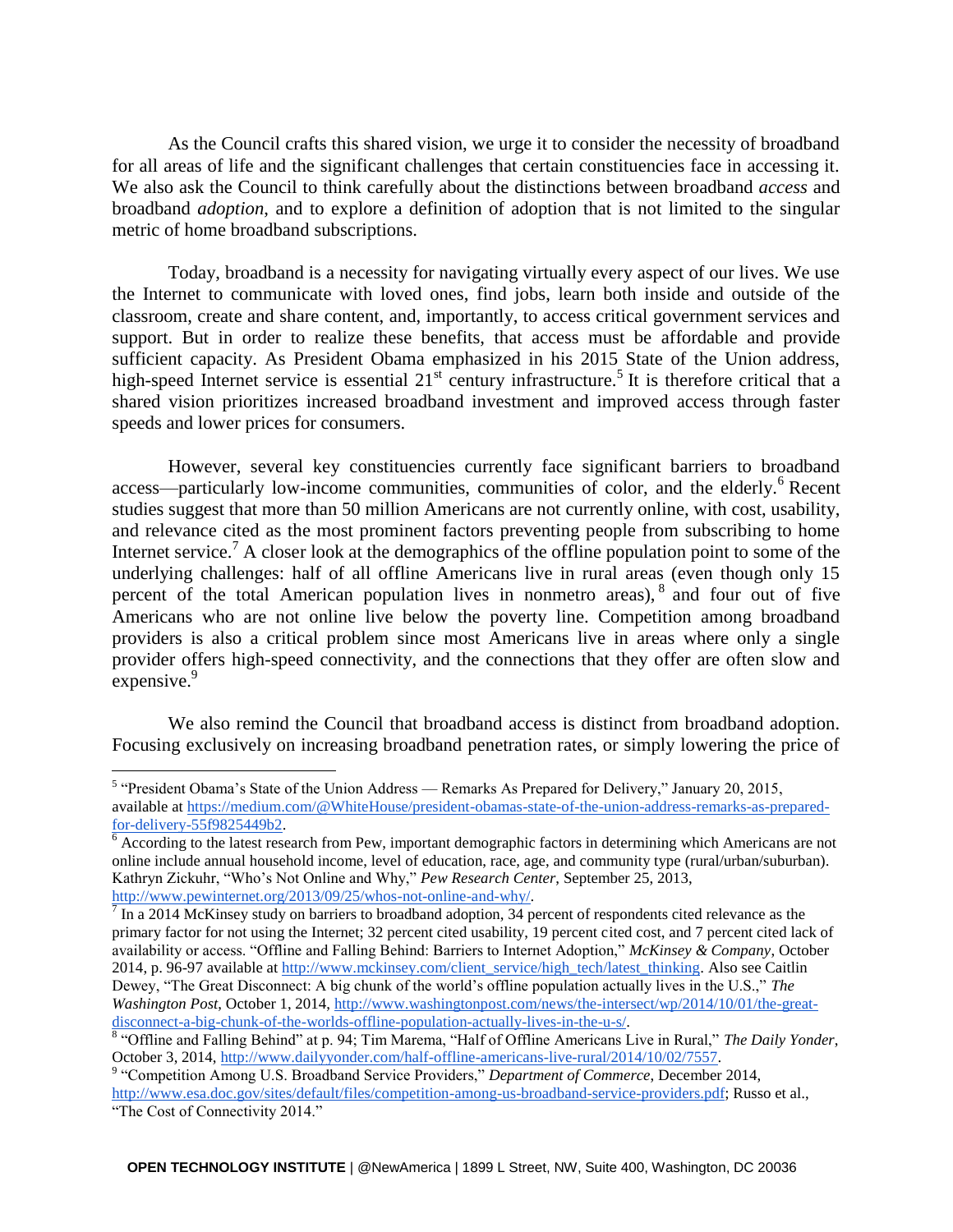broadband through competitive or regulatory means, does not necessarily lead to improved broadband adoption. As OTI has noted in the past, "[m]any current solutions proposing to bridge the digital divide in the above cities and elsewhere in the United States have been based on a limited set of assumptions. Solutions focus on demographic predictors of low adoption, the mechanics of access (e.g., 'if-we-build-it-they-will-come' strategies), and models of economic and community development."<sup>10</sup> Policymakers tend to think of the 'digital divide' as strictly dichotomous—you either have access or you do not. However, this binary frame limits our understanding of the many variables that shape people's relationships to and use of broadband access. How we define what broadband adoption means for particular communities will instruct how we improve it.

In particular, it is important to for the Council to consider ways to improve digital literacy tools for communities. Incredibly, 63 percent of offline Americans indicate that even if they had access, they lack the digital literacy skills required to use the Internet without assistance.<sup>11</sup> Prioritizing the development and implementation of digital literacy tools is therefore critical in ensuring that efforts to improve broadband access actually lead to meaningful broadband adoption.

Finally, community anchor institutions (CAIs) play a critical role in both providing physical access to the Internet as well as the social infrastructure needed to help bring people online. While traditional CAIs like schools and libraries play a substantial role, it is also important to look beyond them to other types of community anchor institutions that can help address broadband access and adoption challenges. BTOP broadly defined community anchor institutions to include not just schools and libraries but also "medical and healthcare providers, public safety entities, community colleges and other institutions of higher education, and other community support organizations and agencies that provide outreach, access, equipment and support services to facilitate greater use of broadband service by vulnerable populations, including low-income, the unemployed and the aged."<sup>12</sup> We encourage the Council to adopt a similar approach when thinking about community anchor institutions, and to encourage investment in digital literacy training and other social infrastructure at a local level to help bridge the digital divide.

#### **III. Short Term Recommendations**

In the short-term, there are several steps that the Council can help implement that will lay the foundation for future reforms. Inherent in these efforts is the need for effective data collection and resource assessment.

<sup>&</sup>lt;sup>10</sup> See Seeta Pena Gangadharan and Greta Byrum, "Defining and Measuring Meaningful Broadband Adoption," *International Journal of Communication* 6 (2012), 2601-2608, available at [http://ijoc.org/index.php/ijoc/article/view/1836/812.](http://ijoc.org/index.php/ijoc/article/view/1836/812)

 $\frac{11}{11}$  "Offline and Falling Behind" at 99.

<sup>&</sup>lt;sup>12</sup> "Broadband Technology Opportunities Program — Glossary of Terms," January 2010, available at http://www.ntia.doc.gov/legacy/broadbandgrants/guidance/Glossary 01-29-10\_v6.pdf.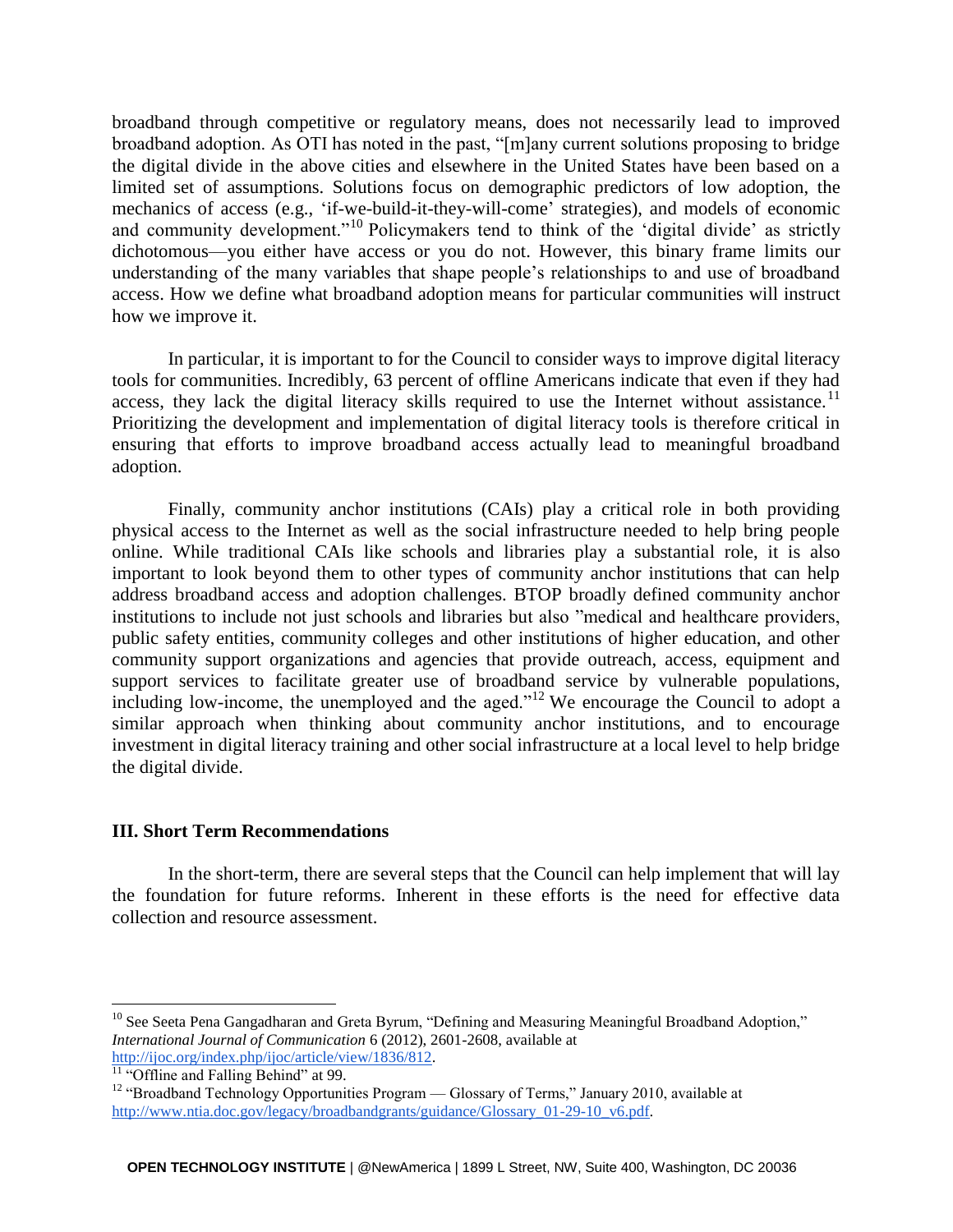# *a. Conduct an agency-by-agency assessment to understand available resources for broadband infrastructure investment as well as for broadband adoption efforts*

Understanding where resources exist for broadband infrastructure investment and implementing broadband adoption efforts is a critical first step in improving broadband outcomes. While the FCC plays a clear role in supporting investments in broadband buildout and subsidies for service in schools and libraries, as well as subsidies for phone and broadband service for low-income households, a single agency cannot play the sole role in overcoming all barriers to access and adoption. We therefore urge the Council to conduct an agency-by-agency assessment of potential additional resources that are currently available for, or could be made available for, infrastructure investments and broadband adoption efforts.

# *b. Improve and synthesize data collection efforts across agencies to ensure robust analysis of broadband availability and role of various federal programs*

It is difficult to assess the overall state of the high-speed Internet access in the United States right now given the lack of comprehensive, granular data. In order to fulfill its mandate, the Council must have an in-depth understanding of what Internet service costs both consumers and community anchor institutions across the country. Although some of this data is collected by various parts of the federal government and independent agencies, there is no single, comprehensive database that maps broadband availability, advertised speed, actual speed, monthly price, and other important information.<sup>13</sup> We urge the Council to come up with a unified plan for data collection on the state of broadband deployment, access, affordability, and adoption in the United States that provides clear standards and formats for all government agencies that have or collect relevant information. In addition to providing for greater openness and transparency, this data could be used by researchers and policymakers to better understand the root causes of the United States' broadband challenges and pinpoint specific, targeted areas for intervention. This data is also essential to document and study the long-term broadband subscription impacts of both local and federal digital inclusion and broadband adoption programs.

To guide the process, the Council should think about several related questions:

- 1. What information is the federal government currently collecting that could be improved?
- 2. What information is the federal government *not* currently asking for that it should be collecting?
- 3. What data should be described more specifically or structured differently in order to improve its usefulness to policymakers, researchers, and the public?
- 4. How can this data be collected across the various federal agencies in a manner that does not increase reporting burdens but rather streamlines and coordinates the process?

<sup>&</sup>lt;sup>13</sup> For example, the FCC collects some annual data from broadband providers through its Form 477 about speed tiers and other service offerings, as well as pricing data from schools and libraries that participate in the E-rate program; the National Broadband Map makes available self-reported data about residential and commercial service providers serving communities around the country; and the Commerce Department collects and publishes aggregate data about the state of broadband competition in the United States. But these data are not collected in a coordinated manner, nor are they always made available to researchers and the public in formats that allow for integration with other data sets for more in-depth study.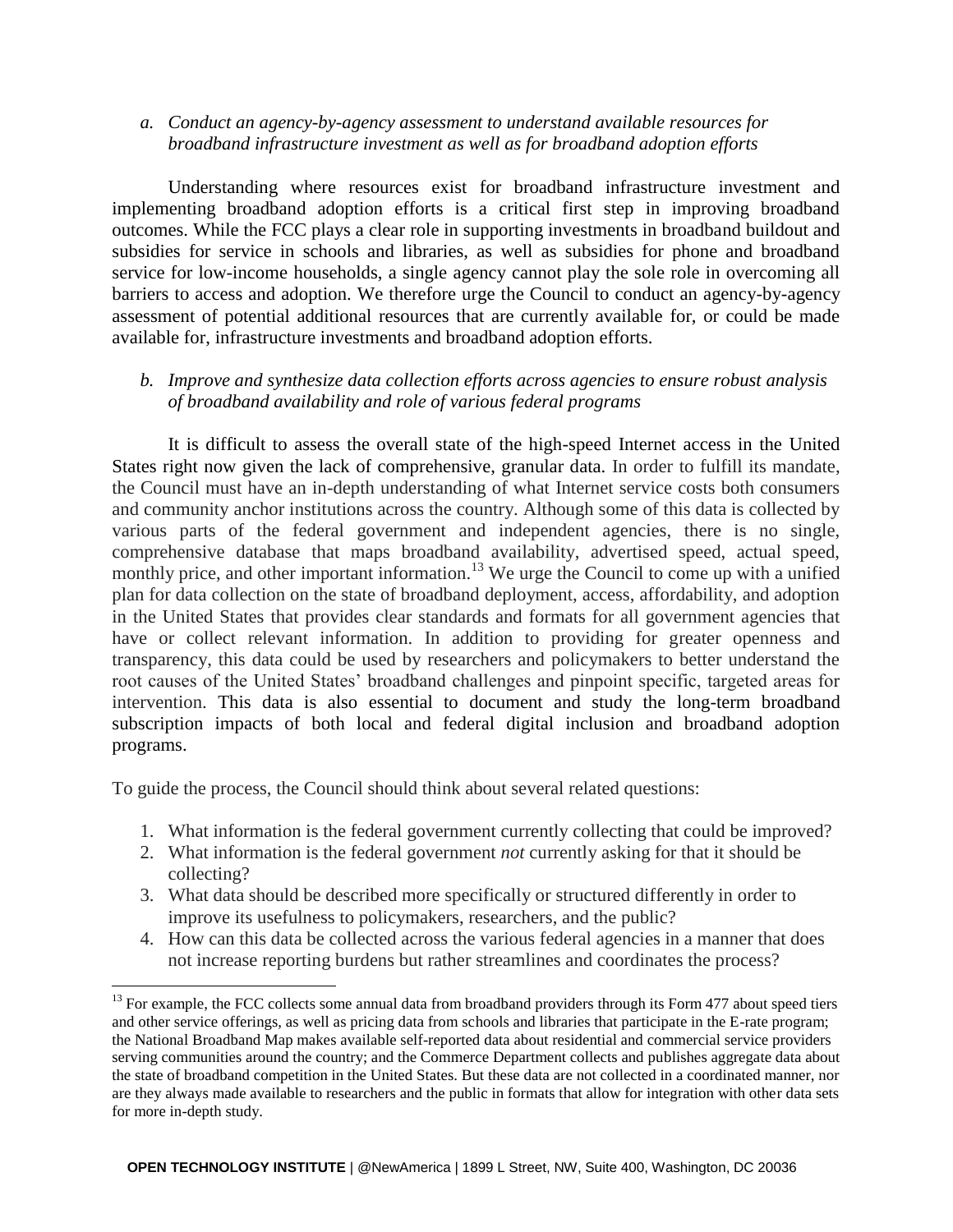We further urge the Council to work with the various federal agencies to ensure that all broadband-related information is collected in a way that leads to machine-readable, structured data sets that can be integrated into a central repository. Researchers both inside and outside of the government should be able to analyze and compare these data sets over time, and they should be able to cross-reference them with other relevant federal databases without doing substantial work to refine the data for analysis. There are a number of existing resources that can inform how to structure and release this data, including the White House's Open Data Policy and resources created through the broader Open Data Initiative, as well as the work of nongovernmental organizations like the Sunlight Foundation.<sup>14</sup>

### *c. Adopt a standardized definition for broadband speed across all federal agencies*

In January 2015, the FCC changed the definition for broadband that it uses to assess whether broadband is being deployed in a timely fashion throughout the country, adopting a new standard of 25 Mbps download speeds and 3 Mbps upload speeds (up from 4 Mbps download and 1 Mbps upload). <sup>15</sup> The new benchmark more accurately reflects consumer needs and highlights the importance of ensuring that the hardest to reach areas of the country are not left behind. We encourage all federal agencies to adopt a similar definition for broadband speed, which not only reflects current market realities but will also encourage high-speed infrastructure investment and promote greater harmony across federal programs.

#### *d. Conduct an inventory that maps all federally and publicly funded broadband networks*

In addition to understanding what federal funding and infrastructure can be used as part of broadband access and adoption efforts, it is also important to know where federally- and publicly-funded networks and fiber optic capacity currently exists. A wide but not widely-known variety of public agencies and programs have deployed fiber optic capacity across the country, much of which could be leveraged to lower costs for both local commercial and public sector broadband deployment efforts. Mapping access is a valuable exercise in itself, and it can also lay the groundwork for smart policy interventions going forward. For example, as we recommend below, the Administration could encourage those networks to share extra capacity to the surrounding communities, or could encourage those networks to make capacity available under an open access framework. We therefore urge the Council to direct a comprehensive assessment of these public networks and fiber facilities, and make those findings available to policymakers, researchers, and the public.

<sup>&</sup>lt;sup>14</sup> "Open Data Policy—Managing Information as an Asset," Executive Office of the President, Office of Management and Budget, May 9, 2013, [http://www.whitehouse.gov/sites/default/files/omb/memoranda/2013/m-13-](http://www.whitehouse.gov/sites/default/files/omb/memoranda/2013/m-13-13.pdf) [13.pdf;](http://www.whitehouse.gov/sites/default/files/omb/memoranda/2013/m-13-13.pdf) "Open Government Initiative," The White House, [http://www.whitehouse.gov/open;](http://www.whitehouse.gov/open) "Open Data Policy Guidelines," *The Sunlight Foundation*, available at [http://sunlightfoundation.com/opendataguidelines/#open](http://sunlightfoundation.com/opendataguidelines/#open-formats)[formats,](http://sunlightfoundation.com/opendataguidelines/#open-formats)

<sup>&</sup>lt;sup>15</sup> "FCC Finds Broadband Deployment Not Keeping Pace," *Federal Communications Commission*, January 29, 2015, [https://www.fcc.gov/document/fcc-finds-us-broadband-deployment-not-keeping-pace.](https://www.fcc.gov/document/fcc-finds-us-broadband-deployment-not-keeping-pace)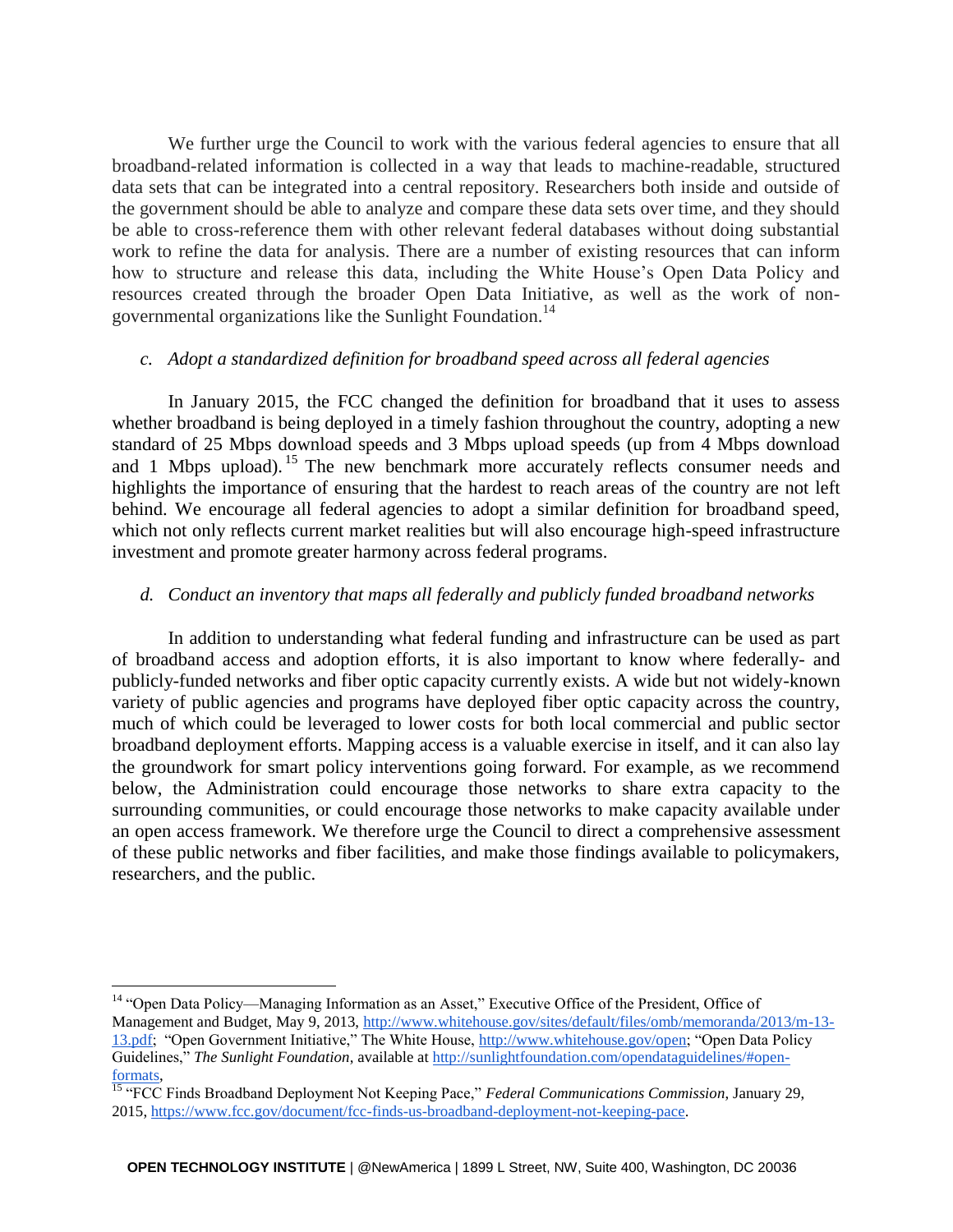# *e. Put federal government support behind sensible policies that remove barriers to infrastructure deployment*

Member agencies should promote smart, sensible policies that remove barriers to infrastructure deployment at all levels of government. For example, implementing local "dig once" policies — where additional telecommunications conduit infrastructure is installed in coordination with other construction projects — can help reduce the costs of future broadband construction projects. Every time a city or local government opens up a street, they should take advantage of the opportunity to lay down conduit for installing fiber. In June 2012, President Obama directed the Federal Highway Administration (FHWA) to review dig once policies, and the FHWA's October 2013 report confirmed the effectiveness of these measures.<sup>16</sup> A publiclyowned conduit system, open and available to all competitors, would reduce the burden of building new broadband lines to both residences and businesses.

In addition, member agencies should also consider implementing policies that would permit network operators—particularly operators of publicly-funded networks—to make excess capacity available to community users and anchor institutions. For example, in our recommendations to the FCC in its recent E-rate modernization proceeding, we urged the FCC to allow schools and libraries receiving E-rate support to have flexibility in determining how they use and share any extra capacity, particularly during non-school hours.<sup>17</sup> Leveraging excess capacity could take many forms: for example, maintaining open wireless access points that can be used in the immediately-surrounding area of a public institution; or lending capacity to a wireless mesh network, as we have described previously.<sup>18</sup>

# *f. Create and appoint a single position to coordinate these initiatives across the various federal agencies*

While we have already noted the importance of a shared inter-agency vision for broadband access and adoption, developing and implementing that vision and the resulting policy recommendations would be greatly aided by the creation of a new Administration position tasked specifically with overseeing and coordinating this work. This individual could report to the Chief Technology Officer, or could slot into any number of places within the Administration. The primary responsibilities of the position would be to lead the development a unified vision and approach and to coordinate broadband access and adoption efforts broadly across agencies.

<sup>&</sup>lt;sup>16</sup> Office of Transportation Policy Studies, "Minimizing Excavation Through Coordination," Federal Highway Administration, October 2013, [http://www.fhwa.dot.gov/policy/otps/policy\\_brief\\_dig\\_once.pdf](http://www.fhwa.dot.gov/policy/otps/policy_brief_dig_once.pdf)

<sup>&</sup>lt;sup>17</sup> "Comments of New America Foundation's Open Technology Institute and Education Policy Program in the E-rate Modernization Proceeding," WC Docket No. 13-184, November 8, 2013, available at [http://www.newamerica.org/oti/reply-comments-on-e-rate-modernization/.](http://www.newamerica.org/oti/reply-comments-on-e-rate-modernization/)

<sup>&</sup>lt;sup>18</sup> Benjamin Lennett, Sarah J. Morris, and Greta Byrum, "Universities as Hubs for Next Generation Networks: A model for universities to spur 21st century Internet access and innovation in their communities," *New America's Open Technology Institute*, April 2012.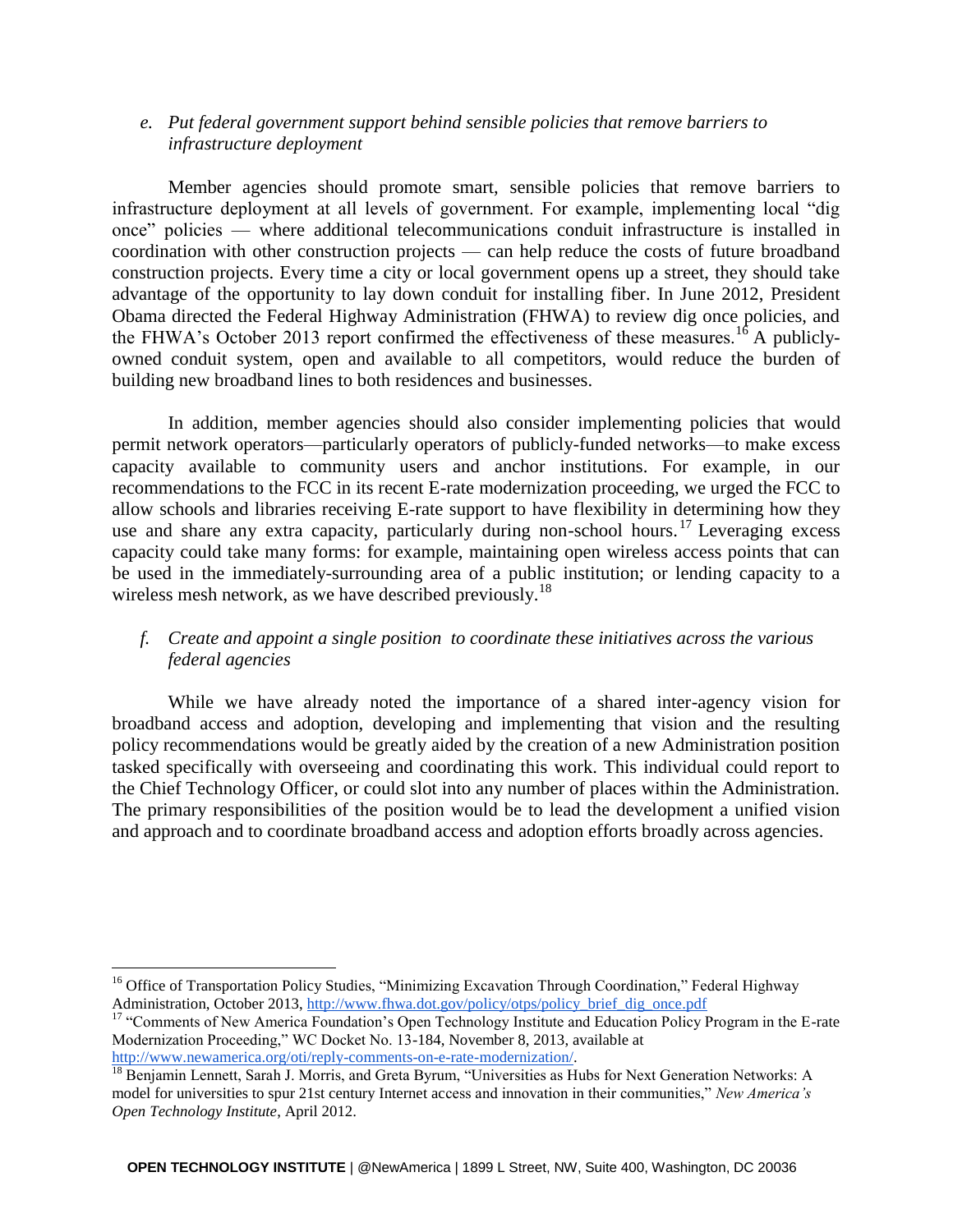### **IV. Long Term Recommendations**

In the longer term, we urge the Council to undertake more ambitious reforms that will promote broadband infrastructure investment and adoption that ultimately helps to bridge the digital divide.

## *a. Require open access provisions on all publicly-funded broadband networks*

We recommend that all publicly-funded broadband networks should be required to maintain open access to their infrastructure. The benefits of open access policies — particularly local loop unbundling — have been well documented. Numerous studies have demonstrated that unbundling played an important role in facilitating competitive entry in a number of European and Asian countries over the past few decades.<sup>19</sup> According to the Berkman Center for Internet and Society at Harvard University, there is "extensive evidence...that open access policies, where undertaken with serious regulatory engagement, contributed to broadband penetration, capacity, and affordability."<sup>20</sup> *The Economist* has suggested unbundling policies could be a key driver of renewed competition in the United States.<sup>21</sup>

The Santa Monica City Net, a city-owned 10 Gbps fiber optic network that is open to competitive third parties, exemplifies the benefits of such policies. Although the city's network serves local businesses exclusively, it has also benefitted residential consumers by allowing residential service providers to access its infrastructure, and has enabled the city to experiment with pilot projects to help connect underserved parts of the community.<sup>22</sup>

Alternatively, the Administration could begin by implementing this recommendation for open access to federally-funded broadband networks, rather than all publicly-funded networks.

*b. Ensure that whenever federal agencies implement programs or introduce new services that require broadband access and/or digital literacy skills, parallel plans are made to improve access or contribute to ongoing digital literacy efforts*

When implementing innovative new services and programs, there is a risk that federal agencies may increase the digital divide by assuming a level of broadband access or digital

<sup>&</sup>lt;sup>19</sup> "Next Generation Connectivity: A Review of Broadband Internet Transitions and Policy From Around the World," The Berkman Center for Internet and Society, February 2010,

[http://cyber.law.harvard.edu/sites/cyber.law.harvard.edu/files/Berkman\\_Center\\_Broadband\\_Final\\_Report\\_15Feb20](http://cyber.law.harvard.edu/sites/cyber.law.harvard.edu/files/Berkman_Center_Broadband_Final_Report_15Feb2010.pdf) [10.pdf.](http://cyber.law.harvard.edu/sites/cyber.law.harvard.edu/files/Berkman_Center_Broadband_Final_Report_15Feb2010.pdf) See Table 4.2, which contains a review of 15 studies from government or international organizations, academic institutes or think tanks, and industry-sponsored groups on "unbundling and broadband penetration," nine of which show a positive impact on penetration.

<sup>&</sup>lt;sup>20</sup> "Next Generation Connectivity," p. 82.

<sup>&</sup>lt;sup>21</sup> "A Tangled Web: America's new Internet rules are mostly sensible—but the country's real web problem is far more basic," *The Economist*, December 29, 2010, [http://www.economist.com/node/17800141;](http://www.economist.com/node/17800141) "The Web's New Walls: How the threats to the internet's openness can be averted," *The Economist*, September 2, 2010, [http://www.economist.com/node/16943579?story\\_id=16943579.](http://www.economist.com/node/16943579?story_id=16943579)

 $\frac{22}{2}$  For more information, see [http://www.smgov.net/departments/isd/smcitynet.aspx.](http://www.smgov.net/departments/isd/smcitynet.aspx) Also see Eric Lampland and Christopher Mitchell, "Santa Monica City Net: An Incremental Approach to Building a Fiber Optic Network," *Institute for Local Self-Reliance*, March 2014[, http://www.ilsr.org/wp-content/uploads/2014/03/santa-monica-city](http://www.ilsr.org/wp-content/uploads/2014/03/santa-monica-city-net-fiber-2014-2.pdf)[net-fiber-2014-2.pdf.](http://www.ilsr.org/wp-content/uploads/2014/03/santa-monica-city-net-fiber-2014-2.pdf)